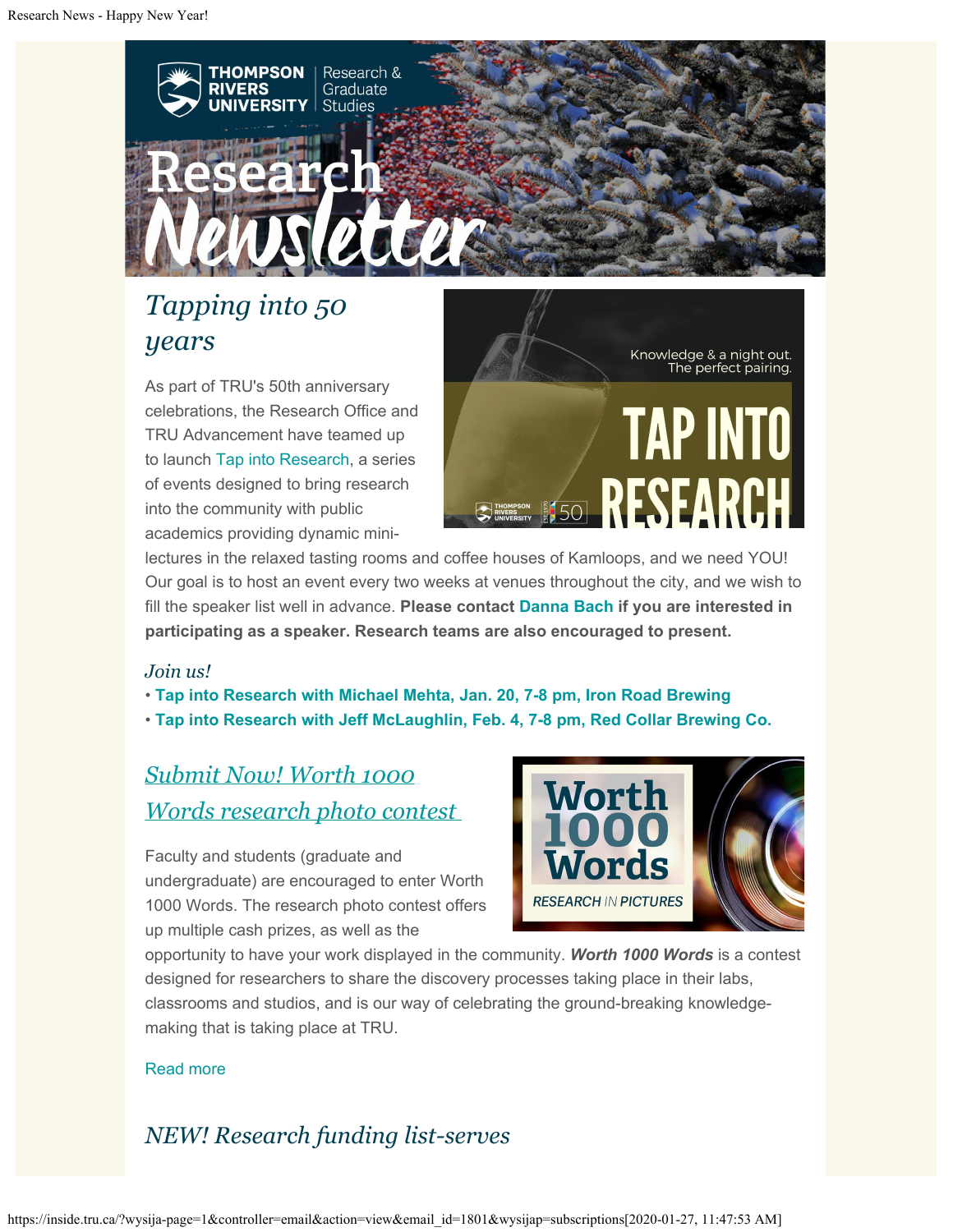To better serve our researchers, we are launching three Research Funding Distribution Lists (or list-serves), which will allow us to communicate research-related funding opportunities in a timely fashion, as the trend is toward short turnaround time for application intake. The distribution lists include Science and Engineering, Social Sciences and Humanities, and Health Research. We aim to include all tripartite faculty on our mailing lists. **A test email will be sent Jan.13**. If you do not receive an email, or you wish to opt out of this list, please contact [Alana Lemke](mailto:Alemke@tru.ca), Divisional Assistant.

# *[Undergraduate Research & Innovation Conference Call for](https://digitalcommons.library.tru.ca/urc/) [Proposals](https://digitalcommons.library.tru.ca/urc/)*

The Call for Proposals for the 15th annual TRU Undergraduate Research and Innovation Conference is now open. The conference runs March 27-28, and provides an opportunity for students from all disciplines to share their work, and to showcase the depth and breadth of undergraduate research at TRU. Work is typically presented as a poster or as a 15 minute lecture, but creative readings, small art installations and other creative outputs are also encouraged. **[Submit your proposal before Feb. 3](https://digitalcommons.library.tru.ca/urc/).**

# *Urgent deadlines*

## *[TRU Internal Research Fund](https://www.tru.ca/research/research-services/research-services-faculty/faculty-research-funding/internal-opportunities.html)*

#### **Deadline: Jan. 15**

**Value: \$3,000-\$5,000**

These are small seed funds designed to scaffold faculty development. Completion of an IRF project should significantly widen the applicant's sphere of influence in terms of their research and/or teaching.

# *[Rural/Regional/Remote Communities Collaborative Research](https://www.iurc.ca/__shared/assets/R3C_Grant47406.pdf) [Grant \(R3C\)](https://www.iurc.ca/__shared/assets/R3C_Grant47406.pdf)*

#### **Deadline: Jan. 20 Value: \$40,000**

The [Interior University Research Coalition](https://www.iurc.ca/home.html) has partnered to offer the R3C. The goal of this special call is to establish inter-institutional and inter-disciplinary research teams to address issues of importance in BC non-metropolitan regions. Rural and remote communities are experiencing economic, social, and environmental changes in profound and complex ways that are important to understand in supporting the healthy and sustainable development of our society, our economy and our environment.

## *[Northcote & Brink Professorship — Call for Applications](https://www.tru.ca/research/research-services/research-services-faculty/faculty-research-funding/internal-opportunities.html)*

**Deadline: Jan. 30 (this is a 3-year appointment)**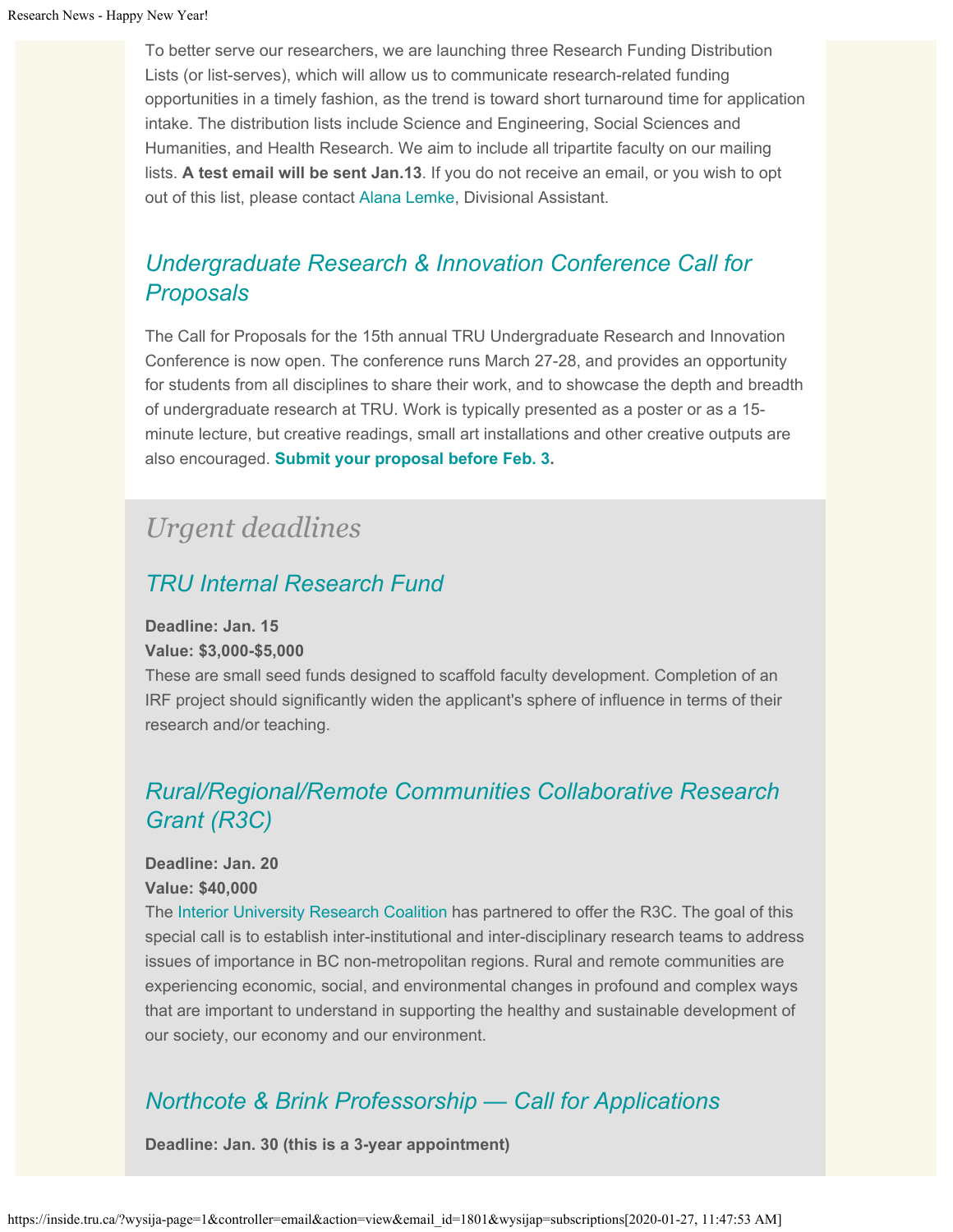#### **Value: \$10,000 per year**

This Professorship honours the contributions of Dr. Tom Northcote and Dr. Bert Brink to ecology in BC. The purpose of the Professorship is to "expand Thompson Rivers University's knowledge of the connection between restoration of ecosystems and the social benefits to communities." This is a prestigious internal award that may be held by a tenured or tenure-track faculty member.

# *Research Highlights*

### *[Bourque Bearskin awarded for research](https://www.nnpbc.com/pdfs/media/press-releases/PR-NNPBC-2019-Awards.pdf)*

Congratulations to **[Dr. Lisa Bourque Bearskin](https://inside.tru.ca/find-an-expert/?id=bourquebearskinlisa)** who was recognized by the Nurses and Nurse Practitioners of British Columbia (NNPBC) for Excellence in Advancing Nursing Knowledge and Research. The award was given out during a ceremony held in Vancouver in December. "The Nursing Awards of Excellence demonstrate the strength of the profession by showcasing nurses' exemplary work across all designations, domains of practice and sectors," said Michael Sandler, NNPBC Executive Director.

### *[Open house showcases Technology Innovation Lab](https://cfjctoday.com/2019/12/13/as-kamloops-tech-sector-grows-tru-students-help-develop-apps-for-bclc/)*

[BCLC's Technology Innovation Lab](https://corporate.bclc.com/media-centre/bclc-news/news-search/news-management/bclc_s-technology-innovation-lab-helps-fuel-demand-for-talent-in.html) at Kamloops Innovation hosted an open house last month, drawing attention from local media. [Recent research](https://inside.tru.ca/2019/10/24/research-pinpoints-why-tech-firms-choose-kamloops/) co-authored by **Dr. Laura Lamb** shows more tech entrepreneurs are choosing Kamloops as their home base, and this lab helps fuel the talent pipeline.The lab hosts TRU Co-Op students, providing them with hands on experience required for entry into the sector. At the open house, Pat Davis, BCLC Chief Information Officer, was joined by Nancy Bepple, TRU Co-Op Coordinator, and Lincoln Smith, Kamloops Innovation CEO and TRU's Director of Partnerships and Enterprise Creation.

### *[The battle for the bats](http://inside.tru.ca/2019/12/17/the-battle-for-the-bats/)*

**Dr. Naowarat (Ann) Cheeptham** and adjunct professor **Dr. Cori Lausen** lead a research team featured in a Telus Storyhive documentary on saving bats from the devastating White Nose Syndrome through the use of probiotics.



#### [Read more](http://inside.tru.ca/2019/12/17/the-battle-for-the-bats/)

## *IH Patient Engagement in Research*

Interior Health invites patient partners, caregivers, community members, care providers and health researchers to participate in a research project on patient engagement activity in research, system evaluation and quality improvement. For more information or to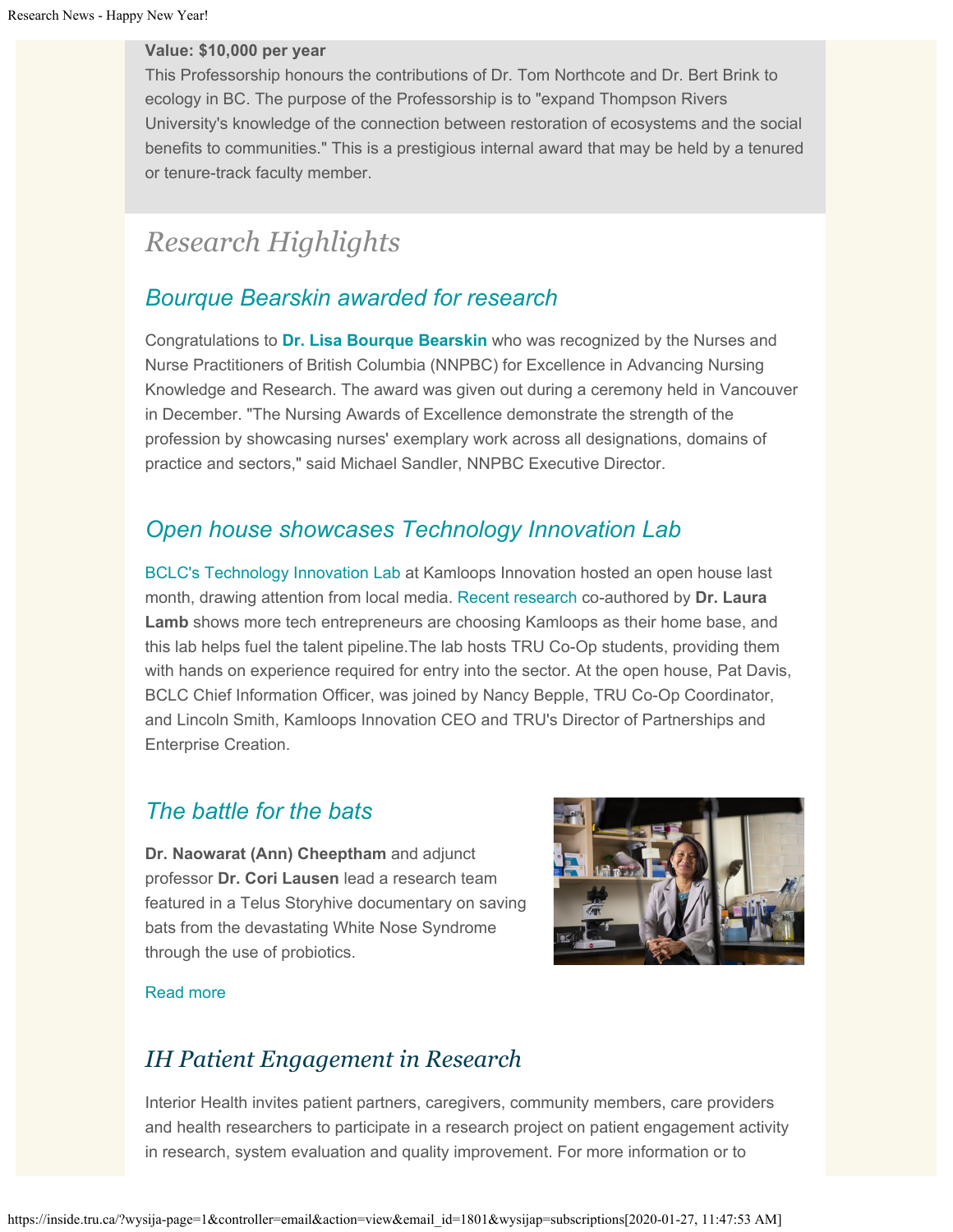participate in this project, please contact [research@interiorhealth.ca](mailto:research@interiorhealth.ca).

# *Events*

## *[Philosophy, History, Politics \(PHP\) undergrad conference](http://inside.tru.ca/events/event/philosophy-history-politics-undergrad-conference/)*

#### **When: Jan. 16-18**

#### **Where: Various locations across campus**

Each January, undergraduate students from Canadian and American universities are invited to present their research papers at TRU. This event is one of the few undergraduate conferences in Canada that is organized by a committee of students, along with two faculty advisors..

[Read more](http://inside.tru.ca/events/event/philosophy-history-politics-undergrad-conference/)

# *[Conversation Canada | A session](http://inside.tru.ca/events/event/conversation-canada-a-session-with-editor-scott-white/) [with editor Scott White](http://inside.tru.ca/events/event/conversation-canada-a-session-with-editor-scott-white/)*

**When: Jan. 30, 9:30-11 am Where: Mountain Room, CAC**

The Office of Research and Graduate Studies



welcomes Scott White, CEO and Editor-in-Chief of The Conversation Canada to campus for this interactive and engaging session. We invite all Conversation Canada authors to participate in this session, as well as those who are considering writing for this platform. **[RSVP to Danna Bach, Research Communications](mailto:dbach@tru.ca)**

# *[Startup Coffee | Caffeine & Entrepreneurial Conversations](http://inside.tru.ca/events/event/tru-generator-startup-coffee-caffeine-entrepreneurial-conversations/)*

# **When: Jan. 17, 1:30-2:30 pm**

**Where: Common Grounds, CAC**

You don't need an idea to participate. Hear what others are working on and how to get involved in the entrepreneurial community on campus.

[Read more](http://inside.tru.ca/events/event/tru-generator-startup-coffee-caffeine-entrepreneurial-conversations/)

## *[Startup Basics: Accounting](http://inside.tru.ca/events/event/tru-generator-startup-basics-accounting/)*

**When: Jan. 30, 5:30-6:30 pm Where: TRU Generator, Lower Level, HOL** Glean information from a local expert versed in startup accounting.

[Read more](http://inside.tru.ca/events/event/tru-generator-startup-basics-accounting/)

# *[Startup Basics: Legal](http://inside.tru.ca/events/event/tru-generator-startup-basics-legal/)*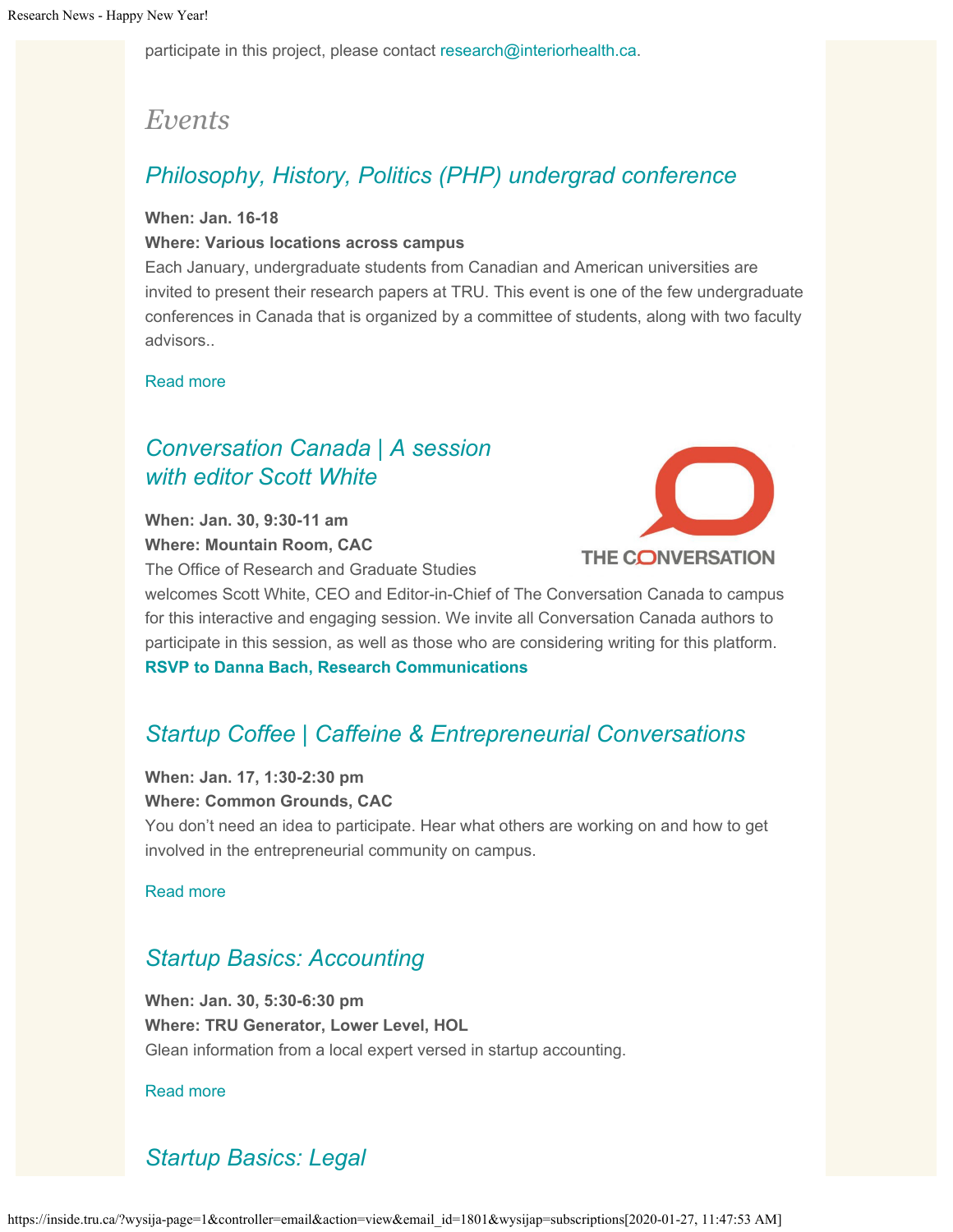**When: Jan. 30, 6:30 - 7:30 pm Where: TRU Generator, Lower Level, HOL** Start your business off on the right foot, legally speaking, with this helpful professional advice.

#### [Read more](http://inside.tru.ca/events/event/tru-generator-startup-basics-legal/)

# *Excellence Award Nominations*

*Nominate a colleague or mentor!*

### *[Excellence in Research Scholarship](https://www.tru.ca/research/research-services/research-services-faculty/research-awards.html)*

This award recognizes excellence in research, scholarship, or the production of creative works over a sustained period of time that represents a significant contribution to the field of inquiry. Award winners have an excellent publication record, will have successfully competed for external funds, and actively share their enthusiasm for new knowledge creation through the supervision of students, development of new courses, programs or teaching innovations.

### *[Distinguished Scholar Award](https://www.tru.ca/research/research-services/research-services-faculty/research-awards.html)*

This award recognizes the highest achievement in scholarship, achieved over a career. It recognizes TRU scholars whose research has had a significant impact, who have established an international reputation of excellence in research, scholarship, invention, or the production of creative works, who have made a significant contribution toward the training of highly qualified people through the mentorship and supervision of students, and who have enhanced the reputation of TRU through research.

### *[Undergraduate/Graduate Research Mentor Awards](https://www.tru.ca/research/research-services/research-services-faculty/research-awards.html)*

Undergraduate and graduate students are encouraged to nominate a faculty member for the Undergraduate Research Mentor Award, or the Graduate Research Mentor Award. These awards recognize excellence and are given to faculty who help students explore, inquire, and engage in new knowledge creation, and who provide meaningful guidance and support.

#### *Submit complete nomination packages to [research@tru.ca](mailto:research@tru.ca) before Feb. 15*

# *Funding Opportunities (external)*

**For information about upcoming external funding opportunities, visit the [Funding](http://www.tru.ca/research/services_faculty/funding_opportunities/deadlines/) [Calendar](http://www.tru.ca/research/services_faculty/funding_opportunities/deadlines/)**

*\* Note: Deadlines noted below are EXTERNAL deadlines. To receive critical institutional approval and grant development support, please reach out to [Anita Sharma](mailto:ansharma@tru.ca) or [Megan Prins](mailto:mprins@tru.ca) at least two weeks prior to the listed deadline.*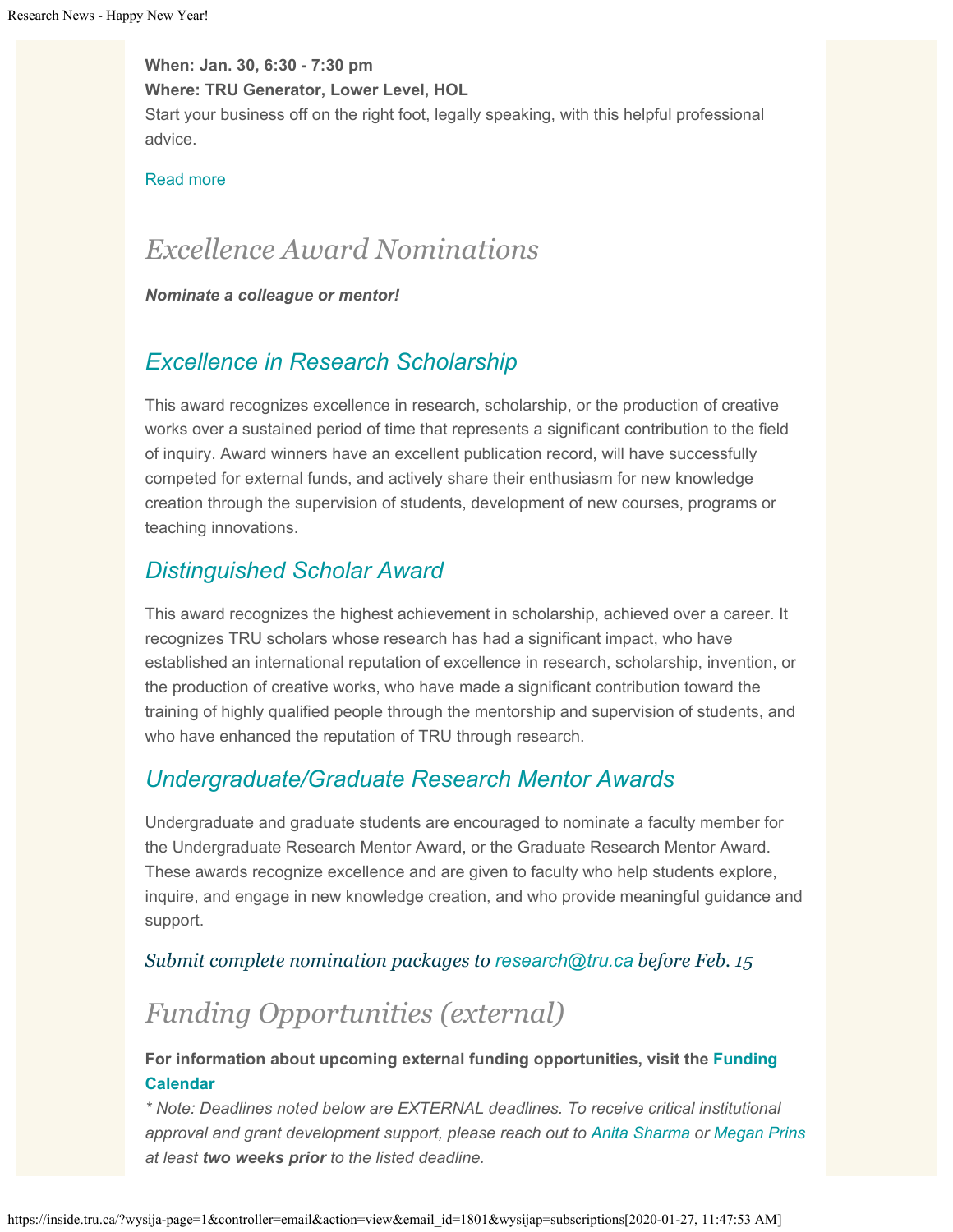## *CIHR*

### *[Project Grants –Spring 2020](https://www.researchnet-recherchenet.ca/rnr16/vwOpprtntyDtls.do?prog=3117&view=currentOpps&type=EXACT&resultCount=25&sort=program&next=1&all=1&masterList=true)*

#### **Deadlines: Registration, Feb. 5; Application, March 4**

The Project Grant program is designed to capture ideas with the greatest potential for important advances in fundamental or applied health-related knowledge, health care, health systems, and/or health outcomes by supporting projects or programs of research proposed and conducted by individual researchers or groups of researchers in all areas of health. The best ideas may stem from new, incremental, innovative, and/or high-risk lines of inquiry or knowledge translation approaches.

### *SSHRC*

### *[Insight Development Grants](http://www.sshrc-crsh.gc.ca/funding-financement/programs-programmes/insight_development_grants-subventions_de_developpement_savoir-eng.aspx)*

#### **Deadline: Feb. 3**

#### **Value: \$7,000 to \$75,000**

Insight Development Grants (IDG) enable the development of new research questions, as well as experimentation with new methods, theoretical approaches and/or ideas. IDGs foster research in its initial stages, but are not intended to support large-scale initiatives. Funding is available to both emerging and established scholars and 50% of the budget is reserved for emerging scholars.

#### *[Connection Grants](http://www.sshrc-crsh.gc.ca/funding-financement/programs-programmes/connection_grants-subventions_connexion-eng.aspx)*

#### **Deadlines: Feb. 1, May 1, Aug. 1, Nov. 1**

**Value: \$7,000 - \$25,000 for events and up to \$50,000 for outreach activities** Connection Grants support events and outreach activities geared toward short-term, targeted [knowledge mobilization](http://www.sshrc-crsh.gc.ca/funding-financement/programs-programmes/definitions-eng.aspx#km-mc) initiatives. Events and outreach activities funded by a Connection Grant may often serve as a first step toward more comprehensive and longerterm projects potentially eligible for funding through other SSHRC funding opportunities listed in SSHRC's [Funding search tool](http://www.sshrc-crsh.gc.ca/funding-financement/index-eng.aspx).

### *[Partnership Engage Grants](http://www.sshrc-crsh.gc.ca/funding-financement/programs-programmes/partnership_engage_grants-subventions_d_engagement_partenarial-eng.aspx)*

### **Deadlines: March 15, June 15, Sept. 15 Value: \$7,000 - \$25,000**

These grants respond to the objectives of the [Insight](http://www.sshrc-crsh.gc.ca/funding-financement/umbrella_programs-programme_cadre/insight-savoir-eng.aspx) and the [Connection](http://www.sshrc-crsh.gc.ca/funding-financement/umbrella_programs-programme_cadre/connection-connexion-eng.aspx) programs, and provide short-term support for partnered research activities that will inform decision-making at a single partner organization from the public, private or not-for-profit sector. These partnerships are meant to respond to immediate needs and time constraints facing organizations in non-academic sectors. SSHRC welcomes applications involving [Aboriginal](http://www.sshrc-crsh.gc.ca/funding-financement/programs-programmes/definitions-eng.aspx#a0) [research](http://www.sshrc-crsh.gc.ca/funding-financement/programs-programmes/definitions-eng.aspx#a0), as well as those involving [research-creation](http://www.sshrc-crsh.gc.ca/funding-financement/programs-programmes/definitions-eng.aspx#a22).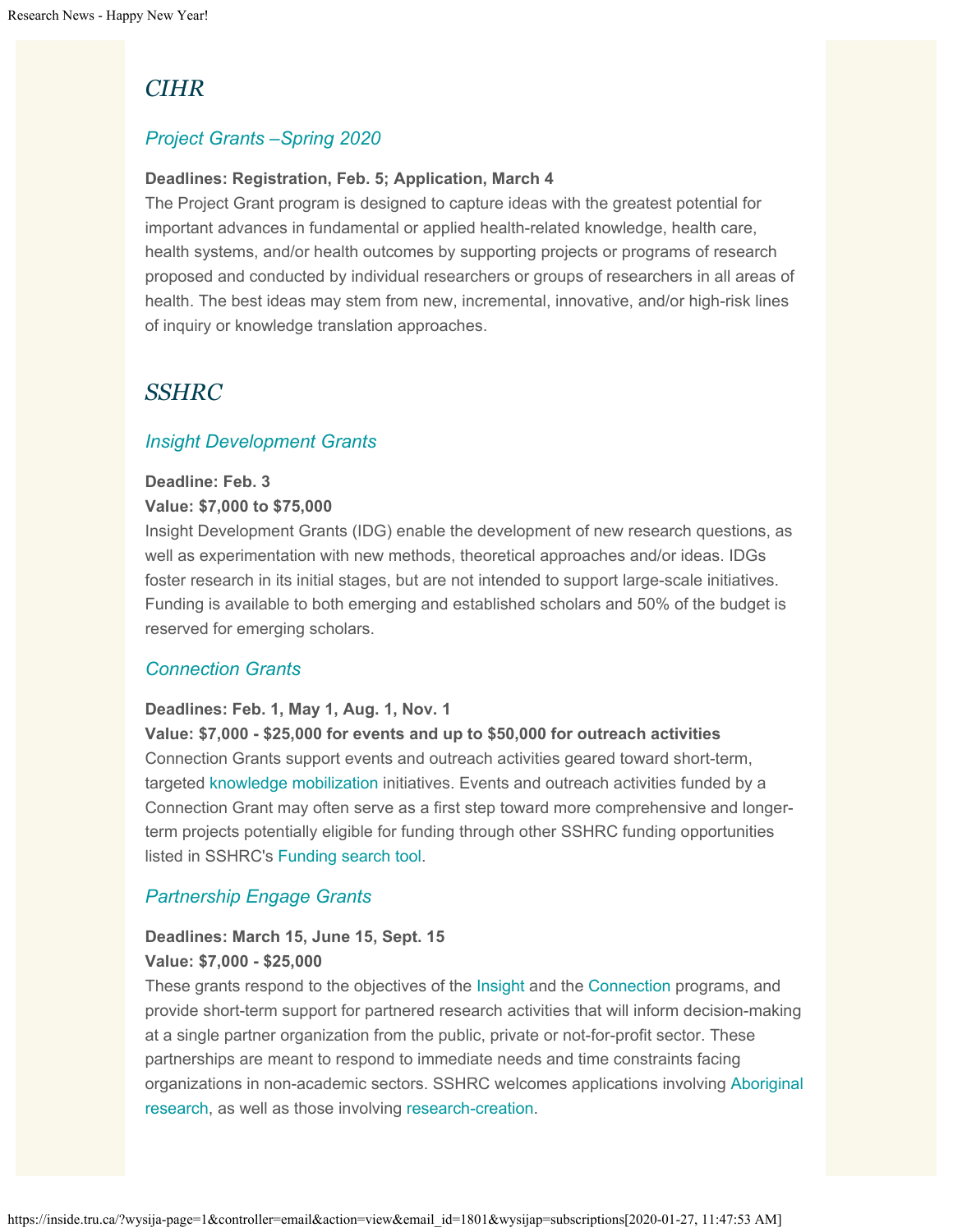## *NSERC*

### *[Alliance Grants: Option 1- Phase 2 NOW OPEN](http://www.nserc-crsng.gc.ca/Innovate-Innover/alliance-alliance/index_eng.asp)*

#### **Deadlines: Ongoing**

#### **Value: \$20,000 to \$1 million per year**

NSERC is pleased to announce the opening of the next phases of [Alliance grants](http://r20.rs6.net/tn.jsp?f=001Nh4U_HO9nZcDZUwQ0Ja1PVlgavA7P5KrtVVktWkT6qD7NxycTeYSSSASYh5xfBf-2iqPq-RQpf__-d-HZVIhYmyPON66_OKF_rafc3HTGeM7jtvWjlwPVSXwfFzUdpKKQqYxyYaOYPnAwCygQvdBpm3ZmMTE6IGNKCGYtSY0UgH2PAswR9fhf_YRQJHtdBONfBdFXZpc71tq-wZboy0dxwzMHE_YJyCD&c=jTpPAwM9aqFHpRzFvhxgop9o-80mLHafD9V0xYJ9AcdY_O4X-CcotQ==&ch=qXagiRY_nz2JyVBFdrlSF-Ywn96ZaDfVoVFeR_sy_3QqO2MXTOFOGA==). Alliance grants are now open for [Option 1](http://r20.rs6.net/tn.jsp?f=001Nh4U_HO9nZcDZUwQ0Ja1PVlgavA7P5KrtVVktWkT6qD7NxycTeYSSYhEYRzxdIUcJlzNmV7UyofWWBqKpxObysHmQ0KvA51s86LAoHYZWj6L3PZnkn8bio-W8fGeEGsB4lgcXnsWFiZGe1AZTR1XOkDC_6GoqRZdE4XqLKp6jn9B0Ou8v5qWz5OxOZw7Rk2HCfFUiTsmncwF8SyIcNp7udDtOzYl2Np422f_cOUP62Sz8Rvgi1jdbCSZQl-kvE1i&c=jTpPAwM9aqFHpRzFvhxgop9o-80mLHafD9V0xYJ9AcdY_O4X-CcotQ==&ch=qXagiRY_nz2JyVBFdrlSF-Ywn96ZaDfVoVFeR_sy_3QqO2MXTOFOGA==) applications requesting over \$30,000 annually from NSERC, and for applications requesting between \$20,000 and \$30,000, annually.

[Option 2](http://r20.rs6.net/tn.jsp?f=001Nh4U_HO9nZcDZUwQ0Ja1PVlgavA7P5KrtVVktWkT6qD7NxycTeYSSYhEYRzxdIUcBUAB6jQi8sUpCr1a9DmJkOb86dvh-Zf25iif6bkuljHT8AjzPerc9Ez8QuubvtZRjHz1KaytWfputn1tWIOgu6MH8tsS7oftijMJ5IYPMqgf_UpAjaF514Z3mY79TTxeoFmFByRtQvPjFHUuAPWjIea4AukBoFeEu0qYkAiXQ3Q8Y_STONZVwxIy4rx4jPNR&c=jTpPAwM9aqFHpRzFvhxgop9o-80mLHafD9V0xYJ9AcdY_O4X-CcotQ==&ch=qXagiRY_nz2JyVBFdrlSF-Ywn96ZaDfVoVFeR_sy_3QqO2MXTOFOGA==) applications requesting support for up to 90% or 100% of the costs of the project will be accepted in **early 2020**

Alliance grants encourage university researchers to collaborate with partner organizations, which can be from the private, public or not-for-profit sectors. These grants support research projects led by strong, complementary, collaborative teams that will generate new knowledge and accelerate the application of research results to create benefits for Canada.

### *> [Alliance Grants: Option 1- Phase 1](http://www.nserc-crsng.gc.ca/Innovate-Innover/alliance-alliance/index_eng.asp)*

**Deadlines: Ongoing Value: \$150,000 to \$1 million per year**

*Please see [slide deck](https://one.tru.ca/sites/rgs/ToolsandResources/_layouts/15/WopiFrame.aspx?sourcedoc=/sites/rgs/ToolsandResources/Shared%20Documents/NSERC_ALLIANCE.pptx&action=default) from NSERC Research and Innovation Development Officer, Pam Giberson's presentation at TRU. And an Alliance Grant application ["Top](https://one.tru.ca/sites/rgs/ToolsandResources/_layouts/15/WopiFrame.aspx?sourcedoc=/sites/rgs/ToolsandResources/Shared%20Documents/Alliance%20Grant%20-%20Top%20Tips%20EN%20%20FR.pdf&action=default) [Tips"](https://one.tru.ca/sites/rgs/ToolsandResources/_layouts/15/WopiFrame.aspx?sourcedoc=/sites/rgs/ToolsandResources/Shared%20Documents/Alliance%20Grant%20-%20Top%20Tips%20EN%20%20FR.pdf&action=default) document.*

## *Government of Canada*

### *[Transport Canada – Rail Safety Improvement Program-Infrastructure,](https://www.tc.gc.ca/en/services/rail/apply-rsip-itr-funding.html) [Technology and Research \(RSIP-ITR\) Funding](https://www.tc.gc.ca/en/services/rail/apply-rsip-itr-funding.html)*

**Deadline: Aug.1**

**Value: \$500,000/1 year (% of federal funding shall not exceed 80% of expenditures)** *[Applicants Guide](https://www.tc.gc.ca/en/services/rail/apply-rsip-itr-funding/rsip-itr-applicants-guide.html)*

The ITR component of the Rail Safety Improvement Program (RSIP) funds rail safety improvements that support measures to improve public safety at rail property and rail lines (both federally and provincially regulated). Funding is also available for research as well as testing and development of technologies that can enhance the safety of rail lines (both federally and provincially regulated).

### *[Sustainable Development Goals Funding Program](https://www.canada.ca/en/employment-social-development/services/funding/sustainable-development-goals.html?utm_source=Alliance+mailing+list&utm_campaign=3b8335f44f-EMAIL_CAMPAIGN_2019_05_09_02_30_COPY_01&utm_medium=email&utm_term=0_d8c079edf8-3b8335f44f-132838517&mc_cid=3b8335f44f&mc_eid=3317a57706)*

#### **Deadline: ongoing**

#### **Value: \$100,000**

In 2015, Canada and all other United Nations Member States, committed to implementing the 2030 Agenda for Sustainable Development, which set 17 Sustainable Development Goals (SDGs) to eliminate poverty, protect the planet and ensure prosperity by the year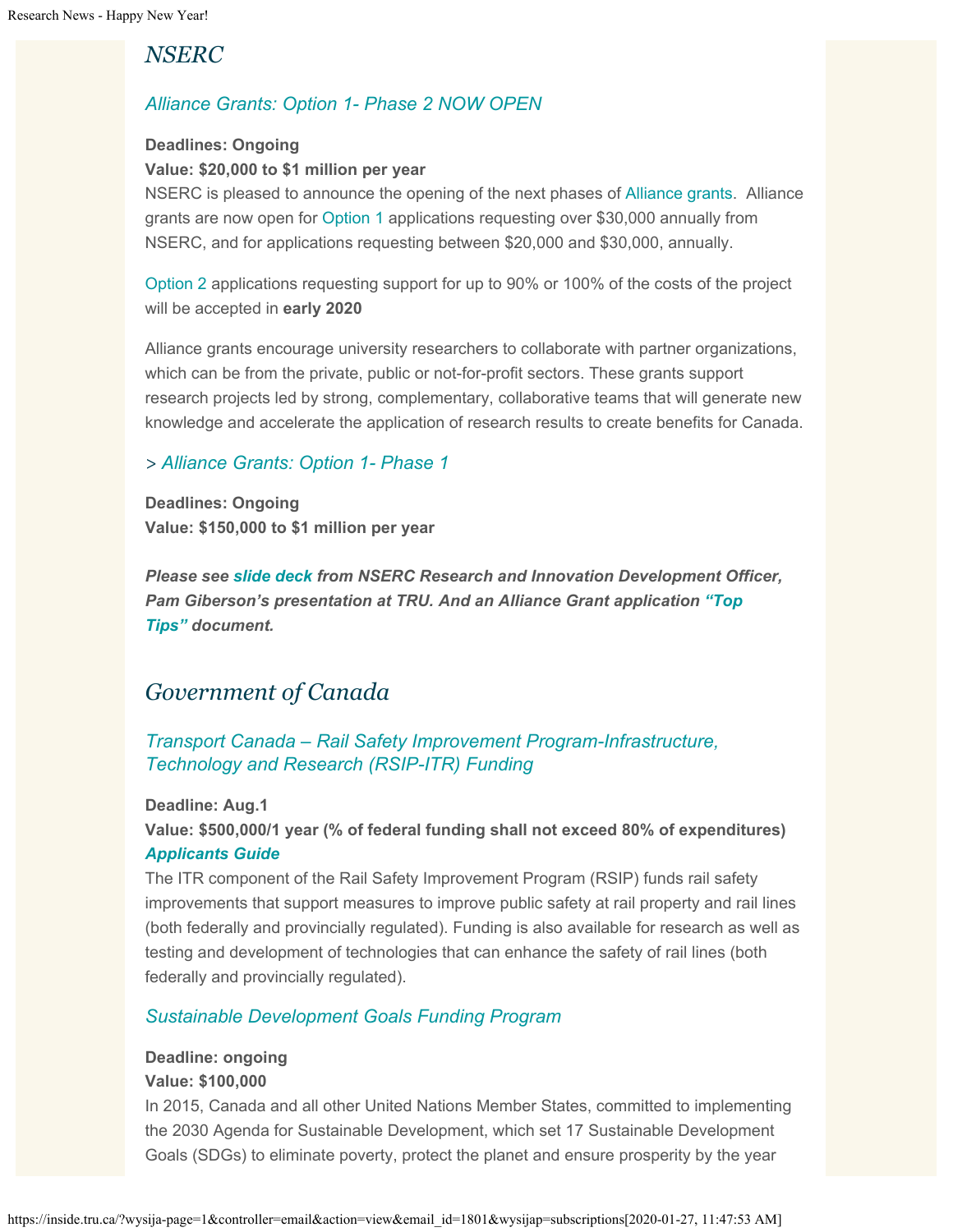2030. The SDG program supports projects aimed at building awareness of the 2030 Agenda, increase partnerships and networks, advance research, and further Canada's implementation of the 2030 Agenda.

## *Government of British Columbia*

### *[WorkSafeBC: Research Grant Competition Innovation at Work](https://www.worksafebc.com/en/about-us/research-services/funding-streams/innovation-at-work?utm_campaign=grant-awards&utm_source=e-news&utm_medium=email&utm_content=iaw-policy)*

#### **Deadline: Feb. 14**

#### **Value: \$50,000**

Innovation at Work grants support small-scale research projects that lead to the development of practical solutions to address workplace health and safety issues. Research topics should align with WorkSafeBC [research priorities](http://trk.cp20.com/click/4bf-1jpr7b-lfqnxr-4t9kk3h6/).

### *Foundations*

### *[Michael Smith Foundation for Health Research - 2020 Innovation to](https://www.msfhr.org/2020-innovation-commercialization-competition) [Commercialization \(I2C\)](https://www.msfhr.org/2020-innovation-commercialization-competition)*

**Deadlines: LOI : Jan. 27; full application: March 31**

**Value: Phase 1, \$150,000/year; Phase 2, an additional two years of funding of up to \$75,000/year contingent on successful renewal review and matching funding support from a non-BC government source**

The Innovation to Commercialization (I2C) Program provides funding support to help BC health researchers advance their products or technologies towards practical application to improve health outcomes, benefit society, and enrich the health innovation ecosystem in BC through contributing to talent development and a strong, sustainable knowledge economy.

#### *[Vancouver Foundation: Develop and Convene Grants:](https://www.vancouverfoundation.ca/grants/systems-change-grants)*

#### **Deadline: Feb. 14**

#### **Value: \$20,000**

**Develop grants** are part of the [Systems Change grant program](https://www.vancouverfoundation.ca/grants/systems-change-grants). **Convene grants** are part of the [Participatory Action Research grant program](https://www.vancouverfoundation.ca/grants/participatory-action-research-grants). Both are short-term grants of up to \$20,000 for up to one year.

#### *[Vancouver Foundation: System Change: Test, Scale & Investigate grants](https://www.vancouverfoundation.ca/grants)*

#### **Deadline: Jan. 27 Value: \$100,000**

**Systems Change grants** support projects that take action to address the root causes of pressing social, environmental or cultural issues by influencing the behaviours of populations, organizations, and institutions. **Investigate grants** are [Participatory Action](https://www.vancouverfoundation.ca/grants/participatory-action-research-grants) [Research grants](https://www.vancouverfoundation.ca/grants/participatory-action-research-grants). Participatory Action Research grants support research that is co-led by community members and researchers to learn more about the root causes of pressing issues impacting the health of communities.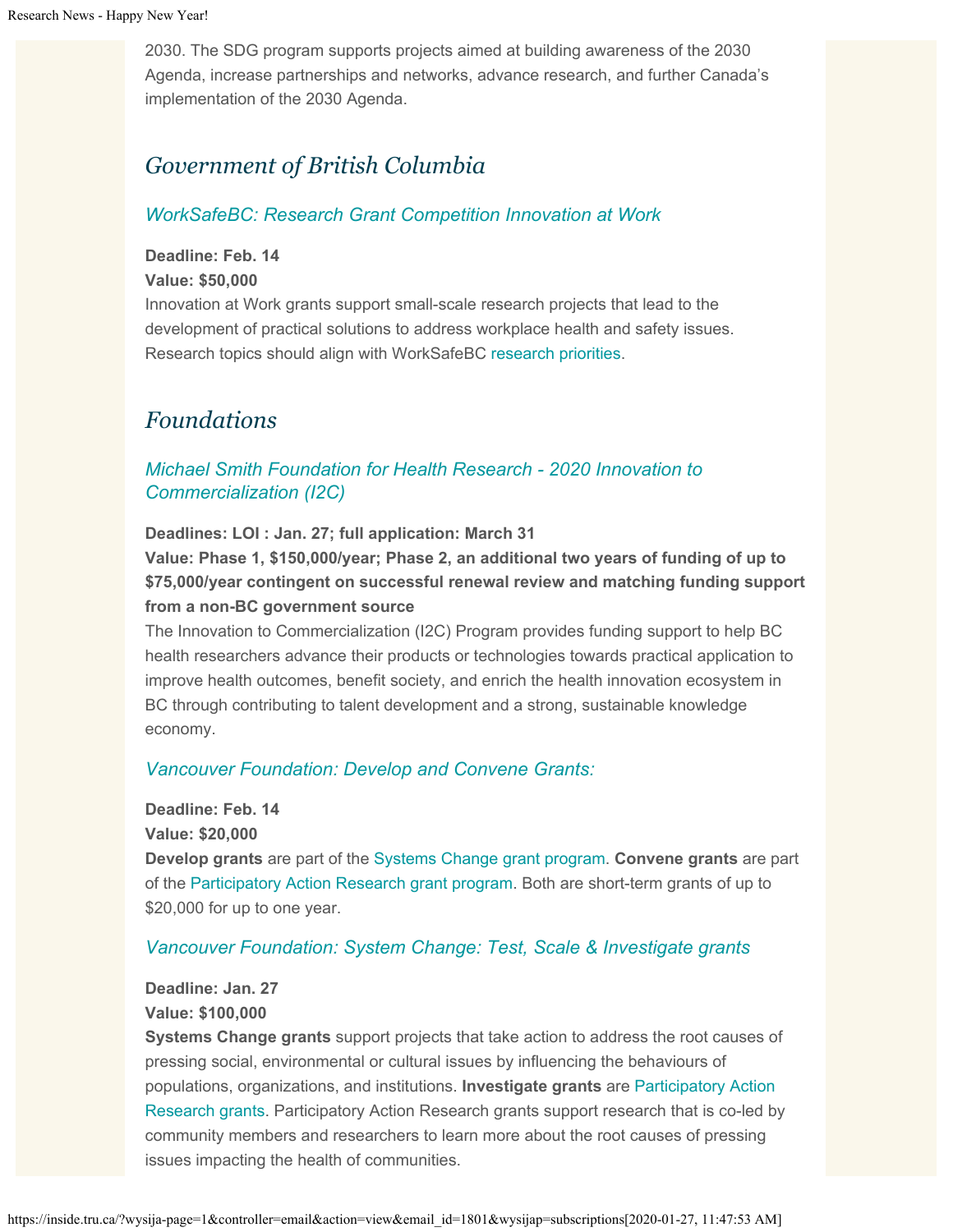### *[Max Bell Foundation: Project Grants and Development Grants](https://maxbell.org/our-work/granting/types-programs/)*

### **Deadline: Ongoing Value: \$10,000-\$200,000**

**Project Grants** support clearly defined activities designed to achieve a specific objective that aligns with the Foundation's mission and criteria *and* that seek to support projects with a high likelihood of informing public policy and practice. Current program areas include: Health & Wellness, Education, the Environment. **Development Grants** support organizations who wish to undertake short-term (typically 4 month) work that will better position them to succeed with larger projects (e.g., environmental scanning, background research, project planning, proposal development etc.).

### *[Spender Foundation Research Grants on Education: Small](https://www.spencer.org/grant_types/small-research-grant)*

#### **Deadline: March 3**

#### **Value: \$50,000**

This program supports education research projects that will contribute to the improvement of education, broadly conceived. This program is "field-initiated" in that proposal submissions are not in response to a specific request for a particular research topic, discipline, design, method, or location. The goal for this program is to support rigorous, intellectually ambitious and technically sound research that is relevant to the most pressing questions and compelling opportunities in education.

### *[Real Estate Foundation of BC: General Grant](https://www.refbc.com/grants)*

#### **Deadline: March 3**

#### **Value: \$10,000-\$50,000**

REFBC grants supports research, public and professional education, policy analysis and law reform, other projects in the public or professional good. REFBC is interested in projects that support sustainable practices in: land use, built environment, fresh water, food lands, and the real estate profession.

# *Awards*

- 1. **The CIHR Institute of Health Services and Policy Research (IHSPR)** is launching the 2020 competition of the **[IHSPR Article of the Year Award](https://www.researchnet-recherchenet.ca/rnr16/vwOpprtntyDtls.do?prog=3180&view=currentOpps&type=EXACT&resultCount=25&sort=program&next=1&all=1&masterList=true)**. Worth \$12,000, this award is intended to recognize published research in a peer-reviewed journal that has significantly contributed to the advancement of the field of health services and policy research in Canada.
- 2. **[Scholarships for Canadian academics, students and professionals: Canada-](https://www.educanada.ca/scholarships-bourses/can/ccsep-peucc.aspx?lang=eng&utm_source=cbie&utm_medium=email&utm_term=&utm_content=&utm_campaign=ccsep_outbound_12_19_01_20_en)[China Scholars' Exchange Program, 2020-2021](https://www.educanada.ca/scholarships-bourses/can/ccsep-peucc.aspx?lang=eng&utm_source=cbie&utm_medium=email&utm_term=&utm_content=&utm_campaign=ccsep_outbound_12_19_01_20_en):** Global Affairs Canada and the Chinese Ministry of Education are offering short-term scholarships to Canadians wishing to study abroad in China. Scholarships are awarded for studies, research, language studies or a combination of studies and language studies at participating Chinese institutions.
- 3. **[CIHR Undergraduate Summer Studentship Award](https://www.researchnet-recherchenet.ca/rnr16/vwOpprtntyDtls.do?prog=3197&view=currentOpps&org=CIHR&type=EXACT&resultCount=25&sort=program&next=1&all=1&masterList=true):** The purpose of this funding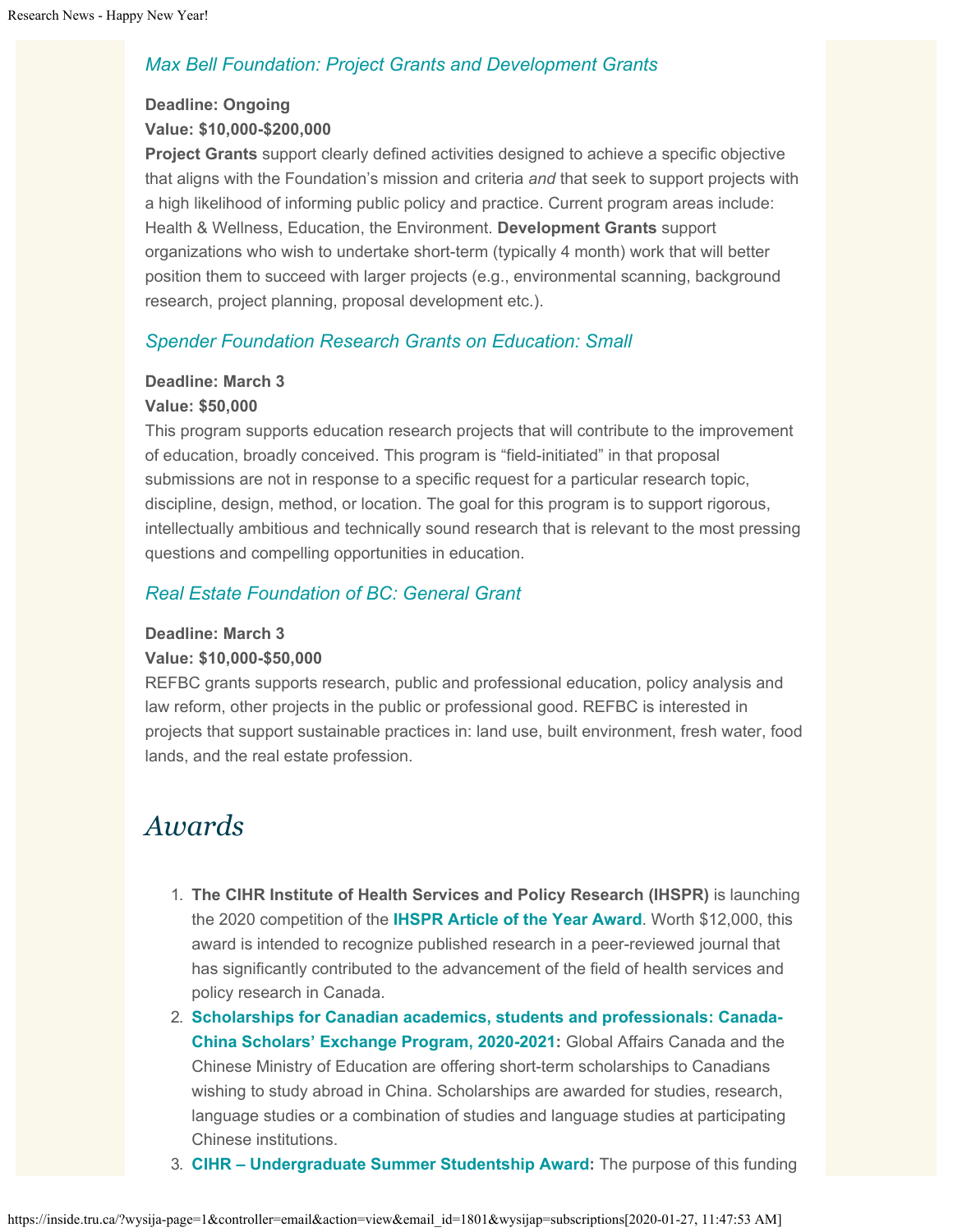opportunity is to provide undergraduate students and health professional students with the opportunity to undertake health research projects with established investigators in an environment that provides strong mentorship.

# *Funding Opportunities (internal)*

### *[Research Coach](https://www.tru.ca/research/research-services/research-services-faculty/faculty-research-funding/internal-opportunities.html)*

#### **Deadline: Continuous intake**

#### **Value: Coaches are awarded a \$1,500 scholarship**

Research Coaches are awarded Research-Informed Learning Scholarships, giving them the opportunity to help instructors design a research project for a first- or second-year class and then provide guidance to students as they plan, research and then present their research projects via participation in the Undergraduate Research Conference. There are 30 scholarships available.

# *Funding Opportunities (students)*

# *[NSERC Undergraduate Student Research Award Program](https://www.tru.ca/research/undergraduate-research/undergraduate-research-opportunities.html) [\(USRA\)](https://www.tru.ca/research/undergraduate-research/undergraduate-research-opportunities.html)*

**Deadline: Jan. 25 Value: \$5,625**

*Note: NSERC recently made changes to this program. Supervisors are no longer required to hold an active grant, meaning any faculty member who is authorized to independently supervise a student is open to mentor. The student's research, however, must still sit within Natural Sciences and Engineering.*

These awards are available to students in the natural sciences and engineering fields to engage in research over a 16-week period over the summer (May to August). These are competitive, federal awards. Before applying, discuss the opportunity with a faculty member with whom you would like to work.

### *[Undergraduate Research Experience Award Program \(UREAP\)](https://www.tru.ca/research/undergraduate-research/undergraduate-research-opportunities/ureap-award.html)*

#### **Deadline: Feb. 28 Value: \$6,000**

### The UREAP allows full-time students with at least 60 credits to get started in their own original research. It is a way to improve a resume, increase academic and professional success, and make your time in university more interesting and rewarding. Students seeking application assistance are encouraged to email studentresearch@tru.ca to be matched with an undergraduate research ambassador.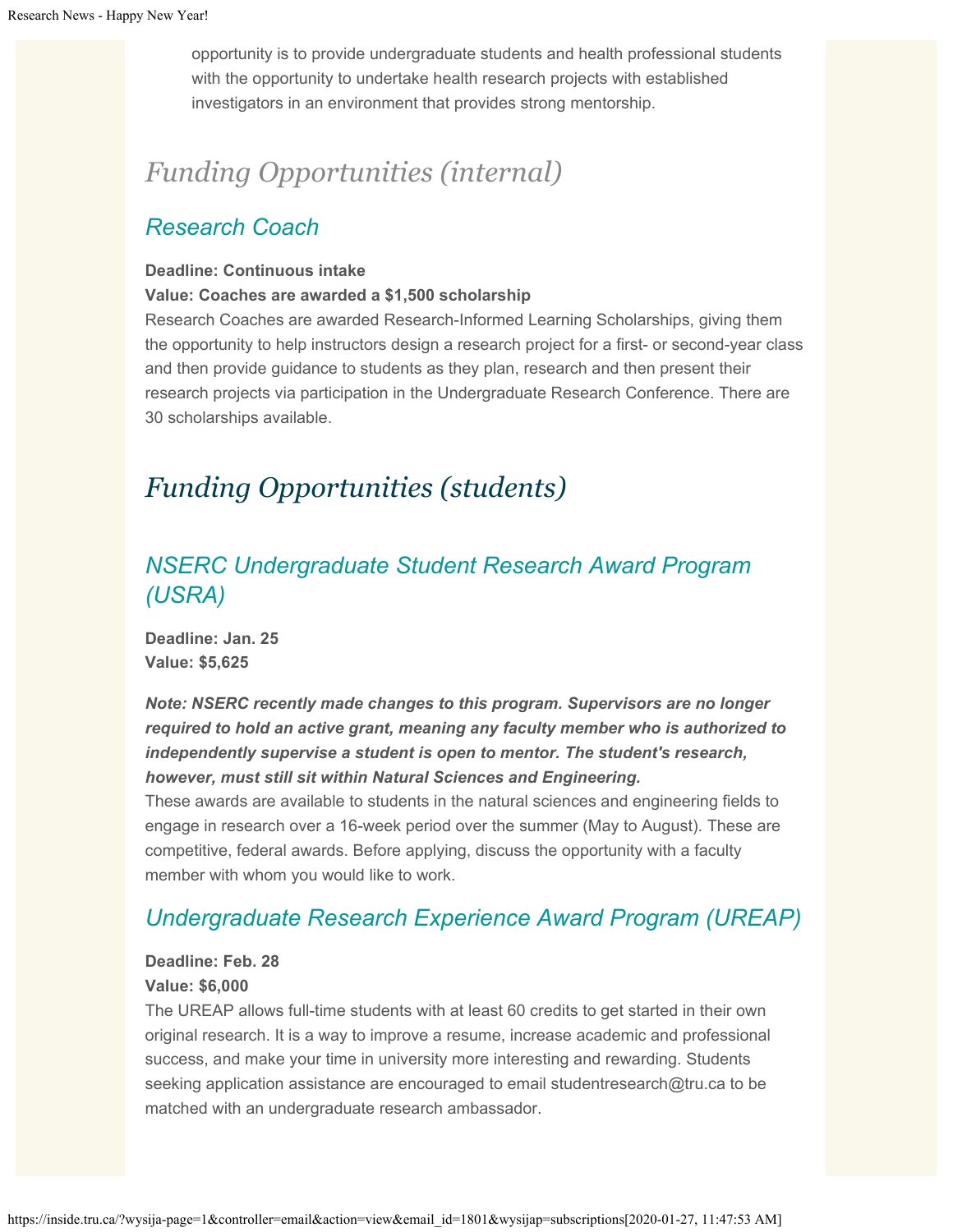### *[Undergraduate Astroparticle Physics Summer School](https://mcdonaldinstitute.ca/capss/capss-how-to-apply/)*

#### **Deadline: Feb. 7**

Organized by the Arthur B. McDonald Canadian Astroparticle Physics Research Institute and hosted by Queen's University and SNOLAB, this is a week-long undergraduate school that will introduce students to current topics in the field of astroparticle physics. This is a fantastic chance for students starting to consider graduate school options, or those with limited opportunities to learn from other institutes. The summer camp runs May 10-16, there is no registration fee, and meals and accommodations are provided, however, students will need to pay for transportation costs.

# *Knowledge Mobilization*

## *[Join the Experts List](https://inside.tru.ca/find-an-expert/experts-registration-update/)*

The start of a semester is a great time to update your official [Bio Page](https://kamino.tru.ca/experts/faculty/main/signin.html) and join your colleagues on TRU's searchable [Experts List.](https://inside.tru.ca/find-an-expert/experts-registration-update/) The list is a great resource, and can be used to mobilize your knowledge, build partnerships and attract graduate students. Complete this simple [sign-up form](https://inside.tru.ca/find-an-expert/experts-registration-update/) to be added to the directory.

### *Research & Policy*

**Dr. Brian Heise** authored a report presented to the Freshwater Fisheries Society of BC, the BC Ministry of Environment and Climate Change Strategy, and the Inter Ministry Invasive Species Working Group titled "A risk assessment of invasive goldfish (*Carassius auratus*) in British Columbia." This report provides insights for the provincial Early Detection, Rapid Response Program as it determines how to respond to goldfish infestations in BC.

### *Published books, chapters & articles*

**Clark, P.**, Chapleo, C., & Suomi, K. (2019). Branding higher education: An exploration of the role of internal branding on middle management in a university rebrand. *Tertiary Education and Management,* doi:10.1007/s11233-019-09054-9

**Fraser, L. H.** (2020). TRY—A plant trait database of databases. *Global Change Biology, 26*(1), 189-190. doi:10.1111/gcb.14869

Gharib, A., **Ejaz, W.**, & Ibnkahla, M. (2019). Enhanced multi-band multi-user cooperative spectrum sensing for distributed CRNs. *IEEE Transactions on Cognitive Communications and Networking,* , 1. doi:10.1109/TCCN.2019.2953661

Kuntz, J. R., **Karl, J. M.**, Doan, J. B., Grohs, M., & Whishaw, I. Q. (2020). *Two types of memory-based (pantomime) reaches distinguished by gaze anchoring in reach-to-grasp tasks* doi:<https://doi.org/10.1016/j.bbr.2019.112438>

Naeem, M., **Ejaz, W.**, Iqbal, M., Iqbal, F., Anpalagan, A., & Rodrigues, Joel J. P. C. (2019).